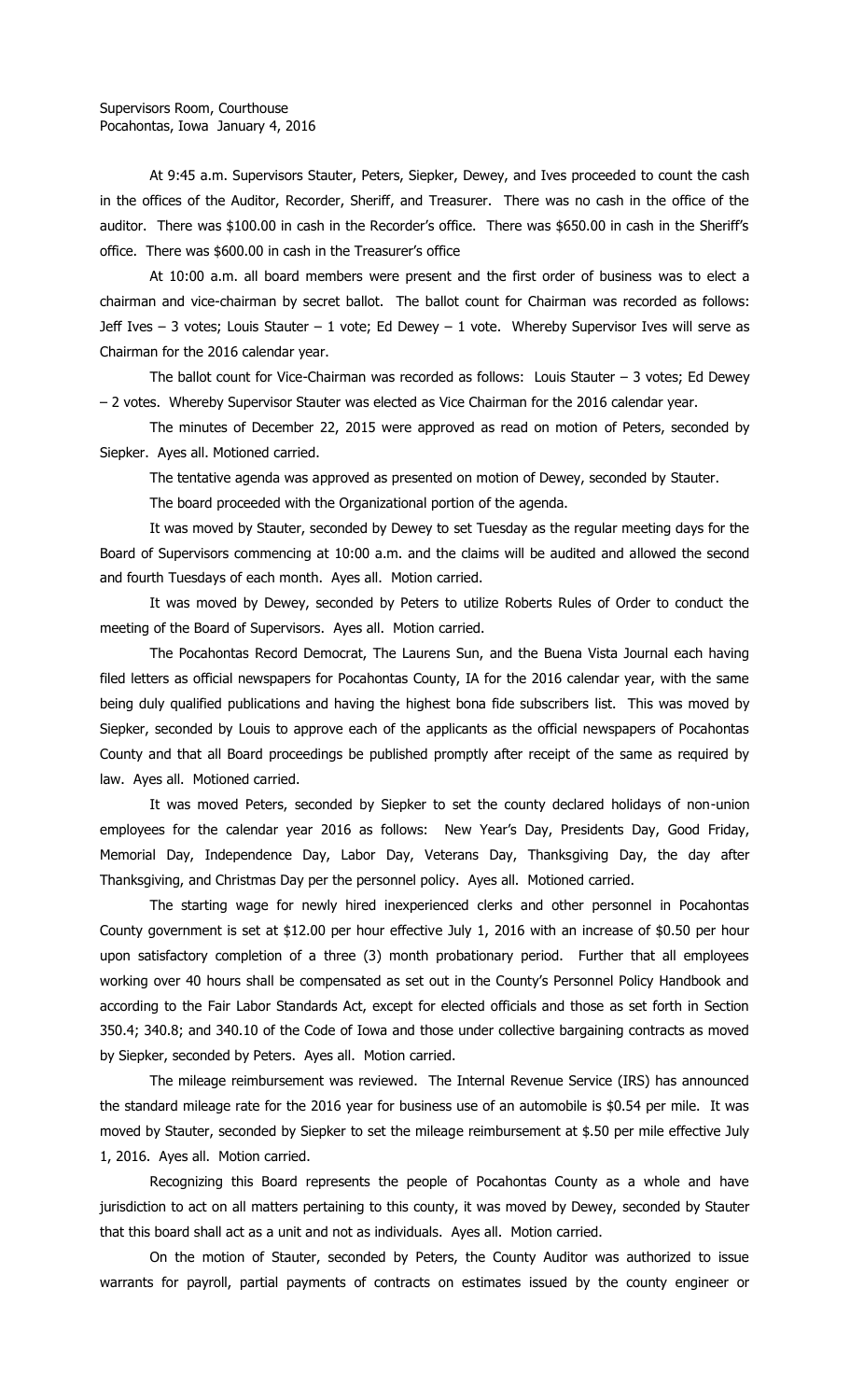drainage engineer; payment of freight, postage, telephone claims and utilities and invoices allowing discounts, and emergency general assistance claims. These claims shall be audited and allowed the next regular claim date. Ayes all. Motioned carried.

It was moved by Siepker, seconded by Peters to adopt the following resolution. The chairman called the question with the following recorded vote: ayes – Siepker, Peters, Ives, Dewey, Stauter. Whereby the chairman declared the resolution duly adopted to-wit:

## **Resolution for the Public Bidder – 2016-01-#1**

BE IT RESOLVED by the Board of Supervisors of Pocahontas County, IA that we hereby appoint Sarah Winkler, County Treasurer as Public Bidder for Pocahontas County for the calendar year of 2016.

BE IT FURTHER RESOLVED by the authority vested in the Board of Supervisors, Chapter 446.19 of the Code of Iowa, that Sarah Winkler as County Treasurer and the Public Bidder is granted responsibility and authority to make and assign Bidder Tax Sale Certificates and further empowered with the authority to affix her signature thereto.

It was moved by Stauter, seconded by Dewey to adopt the following resolution establishing the depositories of public funds. The chairman called the question with the following vote recorded: ayes – Dewey, Stauter, Ives, Peters, Siepker. Whereby the chairman declared the resolution duly adopted towit:

## **Resolution for Depositories of Public Funds 2016-01-#2**

BE IT RESOLVED by this Board of Supervisors of Pocahontas County, IA that we hereby authorize the County Treasurer to deposit funds in her hands into the Citizens State Bank, Pocahontas; Pocahontas State Bank in Palmer and Pocahontas; Laurens State Bank, Laurens; Rolfe State Bank in Rolfe and Pocahontas; First Community Bank in Fonda and Pomeroy; West Bank, Laurens; United Bank of Iowa, Pocahontas; not to exceed the maximum amounts as herby set below:

| <b>DEPOSITORIES</b>         | <b>LOCATION</b> | <b>MAX FOR FY 2016</b> | <b>MAXY FOR FY2017</b> |
|-----------------------------|-----------------|------------------------|------------------------|
| Pocahontas State Bank       | Pocahontas, IA  | \$9,000,000.00         | \$10,000,000.00        |
| CS Bank                     | Pocahontas, IA  | \$9,000,000.00         | \$10,000,000.00        |
| Laurens State Bank          | Laurens, IA     | \$9,000,000.00         | \$10,000,000.00        |
| Rolfe State Bank            | Rolfe, IA       | \$9,000,000.00         | \$10,000,000.00        |
| <b>First Community Bank</b> | Fonda, IA       | \$9,000,000.00         | \$10,000,000.00        |
| West Iowa Bank              | Laurens, IA     | \$9,000,000.00         | \$10,000,000.00        |
| United Bank                 | Pocahontas, IA  |                        | \$10,000,000.00        |
| <b>IPAIT</b>                | Des Moines, IA  | \$100,000.00           | \$100,000.00           |
| <b>Drainage Warrants</b>    | County          | \$3,000,000.00         | \$3,000,000.00         |

It was moved by Stauter, seconded by Siepker that the General Assistance Director consult with the Board of Supervisors before authorizing any expenditure in excess of \$500 for services in accordance with the County General Relief Ordinance. The County Engineer shall be limited in commitments and/or expenditures in excess of \$20,000. Ayes all. Motion carried.

Supervisor Peters was appointed as County Farm Manager upon motion of Dewey, seconded by Stauter. The manager shall have Power of Attorney to sign for the county in all matters pertaining to the county far, specifically all Farm Service Agency and government program papers. Ayes all. Motion carried.

On motion of Peters, seconded by Siepker the following resolution was submitted for adoption. After due consideration the chairman called the question with the following vote recorded: ayes -Siepker, Peters, Ives, Stauter, Dewey; nays – none. Whereby the Chairman declared the resolution duly adopted to-wit:

## **RESOLUTION – COUNTY ENGINEER FOR COMPLETION OF WORK 2016-01-#3**

BE IT RESOLVED by the Board of Supervisors of Pocahontas County, IA that Jack Moellering, P.E., County Engineer be and is hereby designated, authorized and empowered on behalf of the Board of Supervisors of said County to execute the certified completion of work and final acceptance thereof in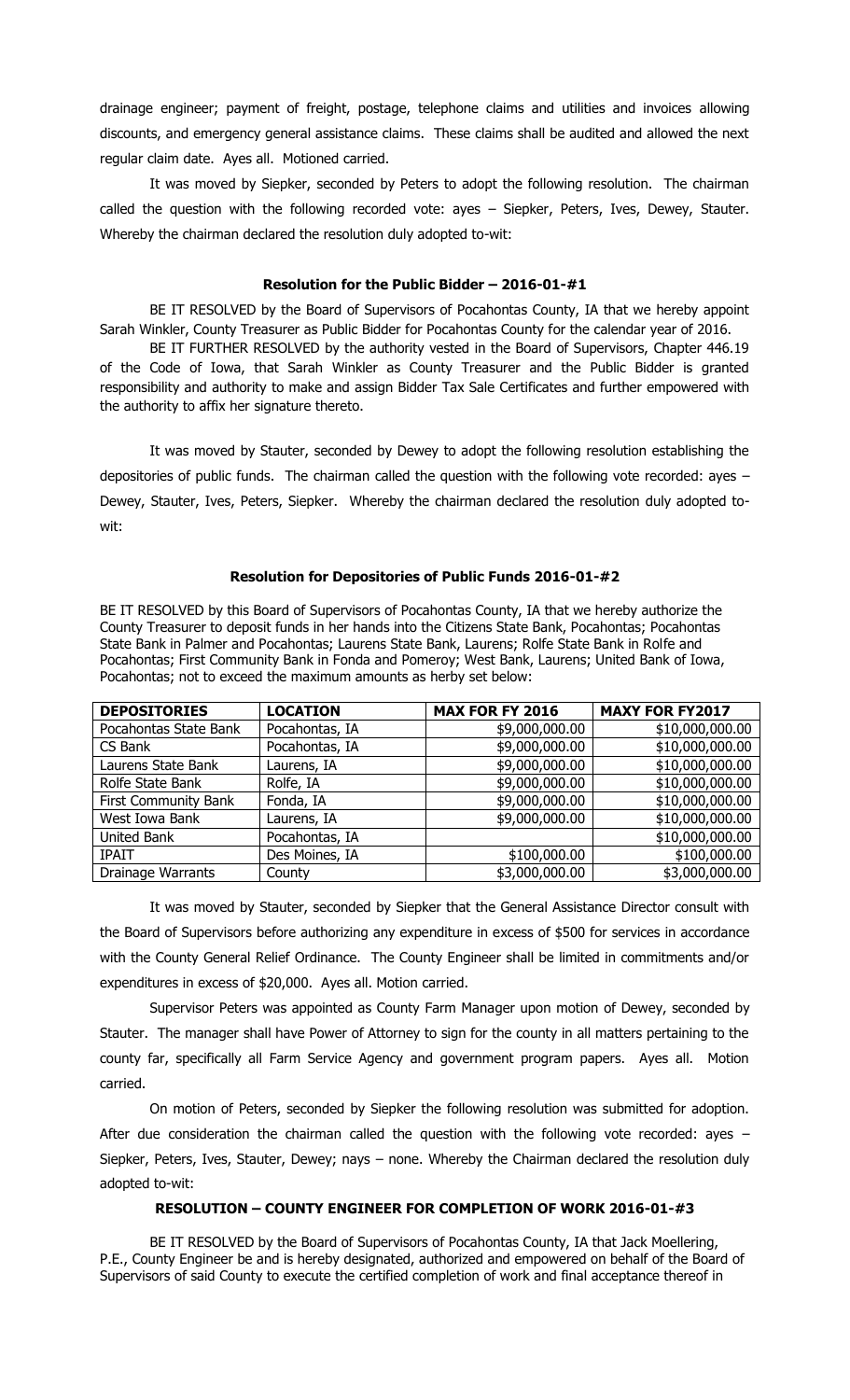accordance with the plans and specifications therefor in connection with all Farm-to-Market construction projects of this county.

It was moved by Stauter, seconded by Dewey to adopt the following resolution. The Chairman called the question with the following vote recorded: ayes - Stauter, Dewey, Ives, Peters, Siepker. Nays – none. Whereby the Chairman declared the resolution duly adopted to-wit:

## **Resolution – Auditor to Make Partial Payments 2015 – 01-#4**

WHEREAS, Section 314.4 of the Code of Iowa allows for partial payment to be made on highway contract work during the progress thereof, and

WHEREAS, SE 346 requires interest to be paid to contractors starting 14 days after receipt of request for payment, and

WHEREAS, it is sometimes more than 14 days between Board of Supervisors meeting when claims are paid,

NOW THEREFORE BE IT RESOLVED that the County Auditor is hereby authorized to pay estimates for highway construction and/or maintenance work done under contract, upon certification by the County Engineer.

It was moved by Dewey, seconded by Stauter to appoint Auditor Bunda and Supervisor Ives to serve on the Courthouse Committee. Ayes all. Motion carried.

It was moved by Peters, seconded by Siepker to appoint Supervisor Dewey and Auditor Bunda to serve as the *general liabilities and workers compensation committee* for the county. Ayes all. Motion carried.

The following persons were reappointed to the Health Insurance Committee: Supervisor Dewey, Sarah Winkler, Sherri Richardson, Jack Moellering, Robert Enockson upon motion of Stauter, seconded by Siepker. Ayes all. Motion carried.

James C. Hudson was appointed as *Drainage Attorney* upon motion of Stauter, seconded by Peters. Ayes all. Motion carried.

It was moved by Stauter, seconded by Dewey to make appointments to the following committees. Ayes all. Motion carried.

Upper Des Moines Opportunity and Northwest Iowa Tourism Council – Supervisor Siepker; Second Judicial District Dept. of Corrections - Supervisor Peters as delegate, Supervisor Ives as alternate; Workforce Development - Service Area V is Supervisor Siepker; Youth Emergency Services Center is Supervisor Stauter; Community & Family Resources is Supervisor Stauter.

The following appointments to mental health service agencies were made upon motion of Peters, seconded by Stauter. Ayes all. Motion carried. Community Social Services Board - Supervisor Siepker.

It was moved by Dewey, seconded by Stauter to approve the appointments for the following agencies: County Emergency Management Administrative Board - Supervisor Dewey; County E-911 and LEPC Administrative Board - Supervisor Dewey; MIDAS Council of Governments: Board of Directors and TAC - Supervisor Ives; Board of Directors - City Rep is Eric List, City Administrator; Economic Development and Finance - Supervisor Peters; Pocahontas County Solid Waste Commission - Supervisors Peters and Ives; Courthouse Security Commission - Supervisor Ives; Safety Committee - Supervisor Dewey; Interim Committee Jt. DD 181 - Supervisors Stauter and Siepker; Iowa Drainage District Association - Supervisors Siepker and Peters; MIDAS Hazardous Materials Response Commission -Supervisor Dewey; Liaison to County Conservation Board - Supervisor Stauter; Liaison to County Fair Board - Supervisor Stauter. Ayes all. Motion carried.

It was moved by Stauter, seconded by Peters to reappoint Ted George, D.O. as the County Medical Examiner for calendar year 2016. Ayes all. Motion carried.

Mel Bierl was reappointed County Weed Commissioner upon motion of Dewey, seconded by Stauter. Ayes all. Motion carried.

It was moved by Dewey, seconded by Siepker to acknowledge receipt of the following Manure Management Plans: (1) DeYoung Finisher - Facility ID#61831 SE SE, Section 17, Sherman Township with